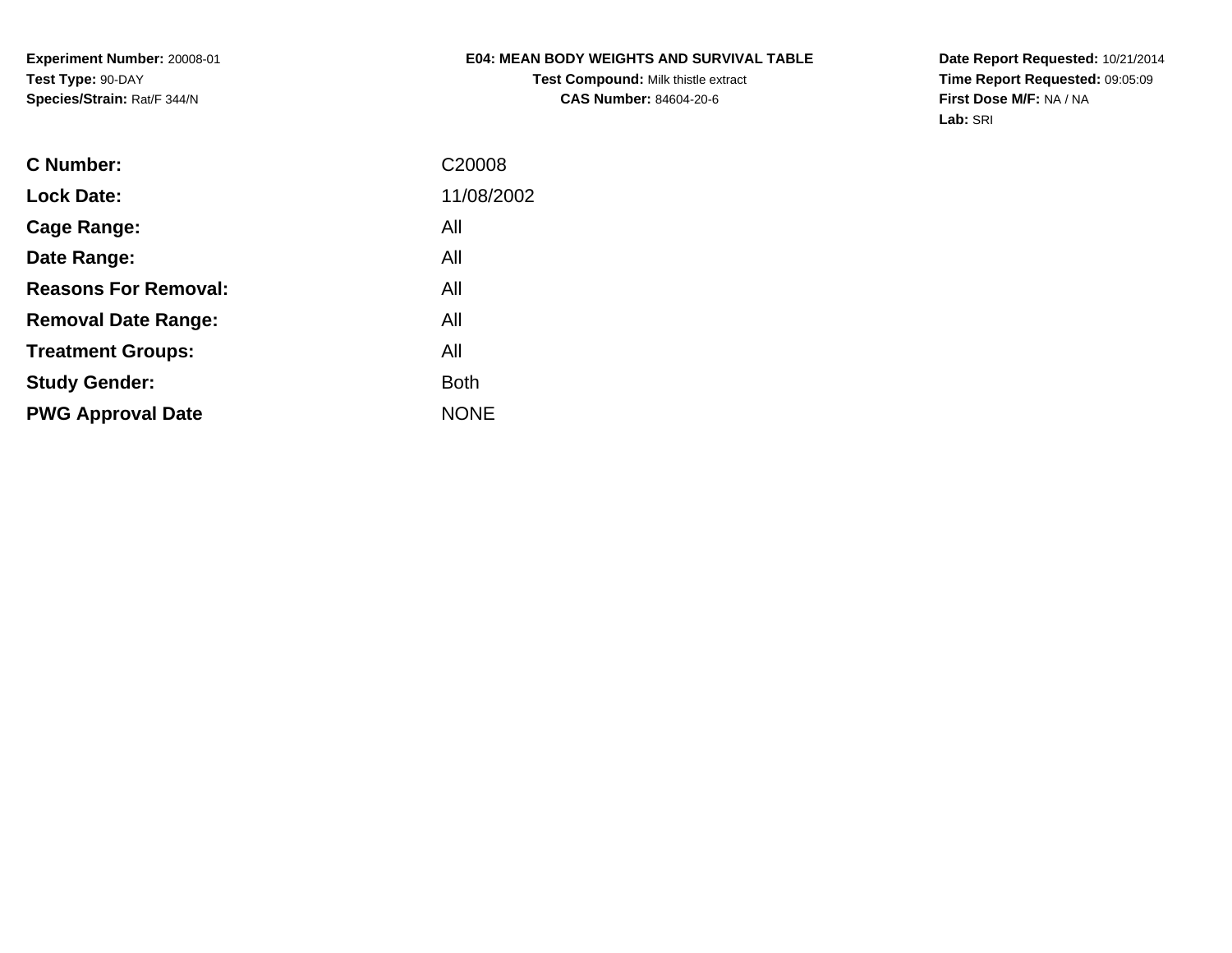## **E04: MEAN BODY WEIGHTS AND SURVIVAL TABLE**

# **Test Compound:** Milk thistle extract

**CAS Number:** 84604-20-6

**Date Report Requested:** 10/21/2014**Time Report Requested:** 09:05:09**First Dose M/F:** NA / NA**Lab:** SRI

### **MALE**

| <b>DAY</b>         | $\mathbf 0$ | <b>PPM</b> |       | <b>PPM</b><br>3125 |    |       | 6250 PPM    |    |       | 12500 PPM   |    |
|--------------------|-------------|------------|-------|--------------------|----|-------|-------------|----|-------|-------------|----|
|                    | WT(g)       | N          | WT(g) | % OF CNTL N        |    | WT(g) | % OF CNTL N |    | WT(g) | % OF CNTL N |    |
|                    | 93.2        | 10         | 92.1  | 98.7               | 10 | 90.8  | 97.4        | 10 | 92.2  | 98.9        | 10 |
| 8                  | 132.1       | 10         | 130.8 | 99.0               | 10 | 127.4 | 96.4        | 10 | 127.1 | 96.2        | 10 |
| 15                 | 168.9       | 10         | 166.2 | 98.4               | 10 | 162.2 | 96.0        | 10 | 161.2 | 95.4        | 10 |
| 22                 | 200.9       | 10         | 198.3 | 98.7               | 10 | 194.4 | 96.8        | 10 | 190.9 | 95.0        | 10 |
| 29                 | 212.6       | 10         | 207.2 | 97.5               | 10 | 204.4 | 96.2        | 10 | 221.5 | 104.2       | 10 |
| 36                 | 246.3       | 10         | 245.1 | 99.5               | 10 | 243.3 | 98.8        | 10 | 242.0 | 98.2        | 10 |
| 43                 | 268.7       | 10         | 263.5 | 98.1               | 10 | 265.6 | 98.9        | 10 | 259.3 | 96.5        | 10 |
| 50                 | 282.4       | 10         | 279.7 | 99.0               | 10 | 281.6 | 99.7        | 10 | 276.7 | 98.0        | 10 |
| 57                 | 299.2       | 10         | 296.7 | 99.1               | 10 | 299.5 | 100.1       | 10 | 291.5 | 97.4        | 10 |
| 64                 | 309.2       | 10         | 307.1 | 99.3               | 10 | 310.7 | 100.5       | 10 | 302.4 | 97.8        | 10 |
| 71                 | 321.7       | 10         | 317.6 | 98.7               | 10 | 321.8 | 100.0       | 10 | 311.5 | 96.8        | 10 |
| 78                 | 331.3       | 10         | 328.5 | 99.1               | 10 | 331.9 | 100.2       | 10 | 321.8 | 97.1        | 10 |
| 85                 | 337.3       | 10         | 334.3 | 99.1               | 10 | 337.8 | 100.1       | 10 | 329.3 | 97.6        | 10 |
| TERM<br><b>SAC</b> | 347.4       | 10         | 343.9 | 99.0               | 10 | 348.2 | 100.2       | 10 | 336.9 | 97.0        | 10 |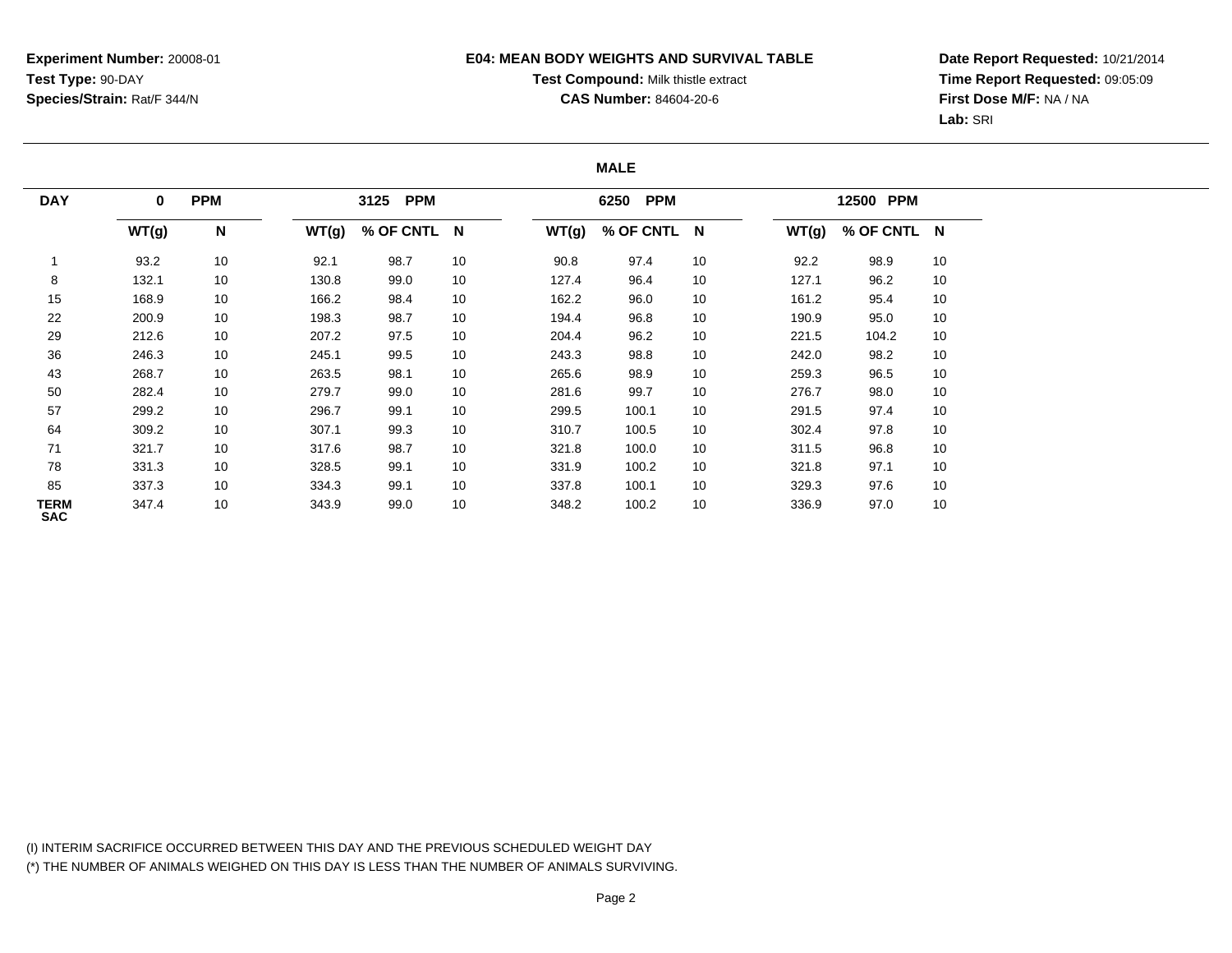## **E04: MEAN BODY WEIGHTS AND SURVIVAL TABLE**

**Test Compound:** Milk thistle extract

**CAS Number:** 84604-20-6

**Date Report Requested:** 10/21/2014**Time Report Requested:** 09:05:09**First Dose M/F:** NA / NA**Lab:** SRI

#### **MALE**

| <b>DAY</b>         |       | <b>PPM</b><br>25000 |    | <b>PPM</b><br>50000     |
|--------------------|-------|---------------------|----|-------------------------|
|                    | WT(g) | % OF CNTL           | N  | N<br>% OF CNTL<br>WT(g) |
| 1                  | 91.1  | 97.7                | 10 | 10<br>99.2<br>92.5      |
| 8                  | 123.7 | 93.6                | 10 | 10<br>119.7<br>90.7     |
| 15                 | 156.3 | 92.6                | 10 | 10<br>153.1<br>90.7     |
| 22                 | 179.8 | 89.5                | 10 | 178.4<br>88.8<br>10     |
| 29                 | 212.5 | 100.0               | 10 | 188.1<br>88.5<br>10     |
| 36                 | 230.9 | 93.7                | 10 | 226.4<br>91.9<br>10     |
| 43                 | 246.2 | 91.6                | 10 | 10<br>244.8<br>91.1     |
| 50                 | 261.9 | 92.7                | 10 | 263.3<br>93.2<br>10     |
| 57                 | 275.7 | 92.1                | 10 | 275.4<br>92.0<br>10     |
| 64                 | 285.8 | 92.4                | 10 | 10<br>286.7<br>92.7     |
| 71                 | 294.5 | 91.5                | 10 | 92.5<br>10<br>297.6     |
| 78                 | 302.6 | 91.3                | 10 | 309.9<br>93.5<br>10     |
| 85                 | 308.2 | 91.4                | 10 | 10<br>312.7<br>92.7     |
| TERM<br><b>SAC</b> | 316.6 | 91.1                | 10 | 10<br>322.6<br>92.9     |

\*\*\*END OF MALE DATA\*\*\*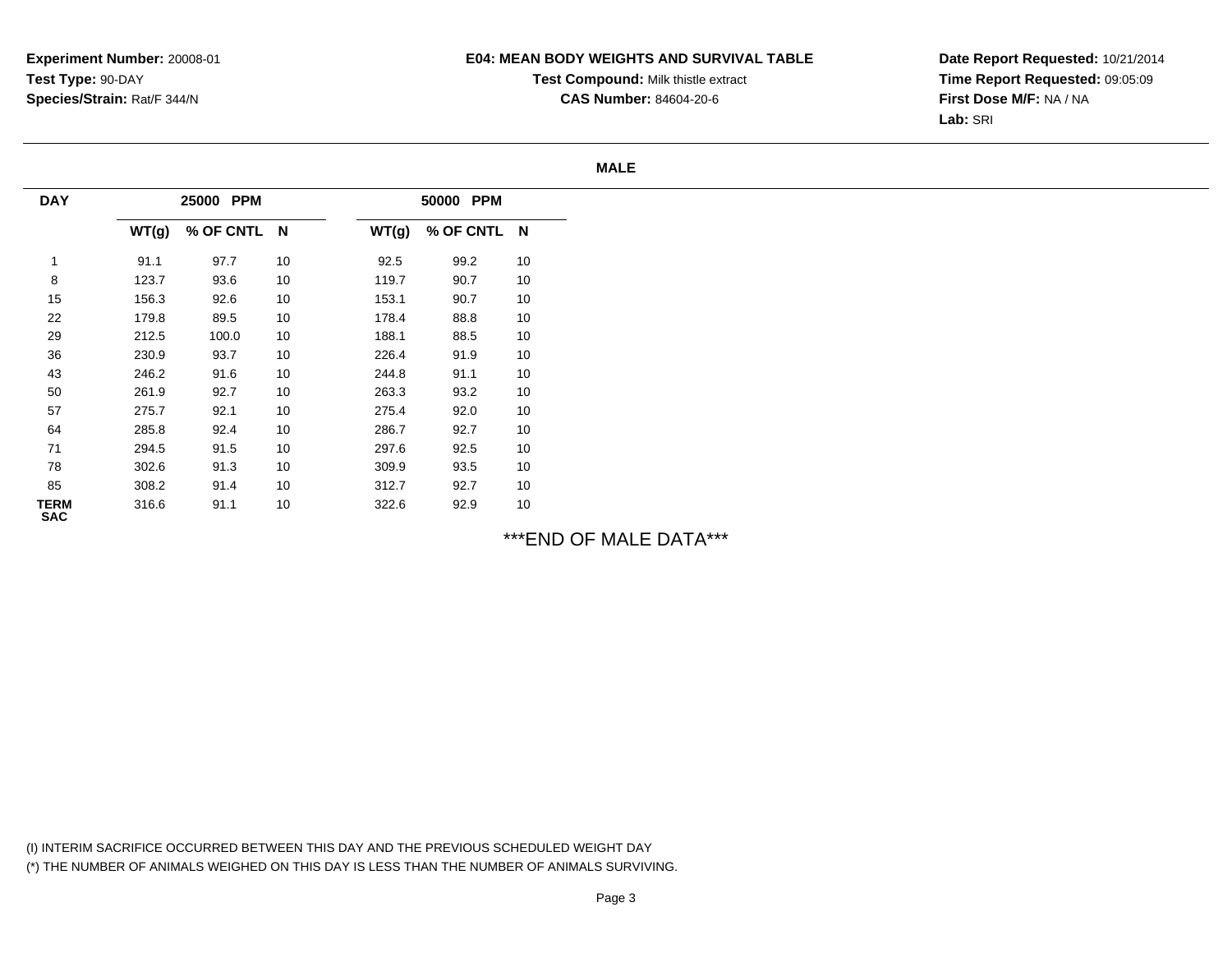## **E04: MEAN BODY WEIGHTS AND SURVIVAL TABLE**

# **Test Compound:** Milk thistle extract

**CAS Number:** 84604-20-6

**Date Report Requested:** 10/21/2014**Time Report Requested:** 09:05:09**First Dose M/F:** NA / NA**Lab:** SRI

### **FEMALE**

| <b>DAY</b>         | <b>PPM</b><br>$\mathbf 0$ |    | <b>PPM</b><br>3125 |             |    | <b>PPM</b><br>6250 |             |    | 12500 PPM |             |    |
|--------------------|---------------------------|----|--------------------|-------------|----|--------------------|-------------|----|-----------|-------------|----|
|                    | WT(g)                     | N  | WT(g)              | % OF CNTL N |    | WT(g)              | % OF CNTL N |    | WT(g)     | % OF CNTL N |    |
|                    | 82.0                      | 10 | 82.8               | 101.0       | 10 | 80.7               | 98.4        | 10 | 81.8      | 99.7        | 10 |
| 9                  | 109.7                     | 10 | 109.6              | 99.9        | 10 | 108.3              | 98.8        | 10 | 110.5     | 100.8       | 10 |
| 16                 | 127.6                     | 10 | 125.7              | 98.5        | 10 | 124.1              | 97.3        | 10 | 129.3     | 101.3       | 10 |
| 23                 | 140.2                     | 10 | 136.8              | 97.6        | 10 | 136.3              | 97.2        | 10 | 140.3     | 100.0       | 10 |
| 30                 | 153.3                     | 10 | 139.9              | 91.3        | 10 | 140.2              | 91.5        | 10 | 135.3     | 88.3        | 10 |
| 37                 | 158.7                     | 10 | 155.5              | 98.0        | 10 | 154.6              | 97.4        | 10 | 158.1     | 99.6        | 10 |
| 44                 | 165.2                     | 10 | 164.5              | 99.6        | 10 | 164.5              | 99.6        | 10 | 166.1     | 100.6       | 10 |
| 51                 | 172.2                     | 10 | 169.3              | 98.3        | 10 | 169.2              | 98.3        | 10 | 174.1     | 101.1       | 10 |
| 58                 | 177.6                     | 10 | 173.7              | 97.8        | 10 | 173.1              | 97.5        | 10 | 179.2     | 100.9       | 10 |
| 65                 | 181.7                     | 10 | 176.0              | 96.9        | 10 | 176.5              | 97.1        | 10 | 181.4     | 99.9        | 10 |
| 72                 | 183.4                     | 10 | 178.9              | 97.5        | 10 | 178.4              | 97.3        | 10 | 183.2     | 99.9        | 10 |
| 79                 | 188.6                     | 10 | 182.5              | 96.8        | 10 | 183.0              | 97.0        | 10 | 186.5     | 98.9        | 10 |
| 86                 | 187.4                     | 10 | 184.4              | 98.4        | 10 | 184.3              | 98.3        | 10 | 189.5     | 101.1       | 10 |
| TERM<br><b>SAC</b> | 192.7                     | 10 | 189.3              | 98.2        | 10 | 189.1              | 98.1        | 10 | 191.3     | 99.2        | 10 |